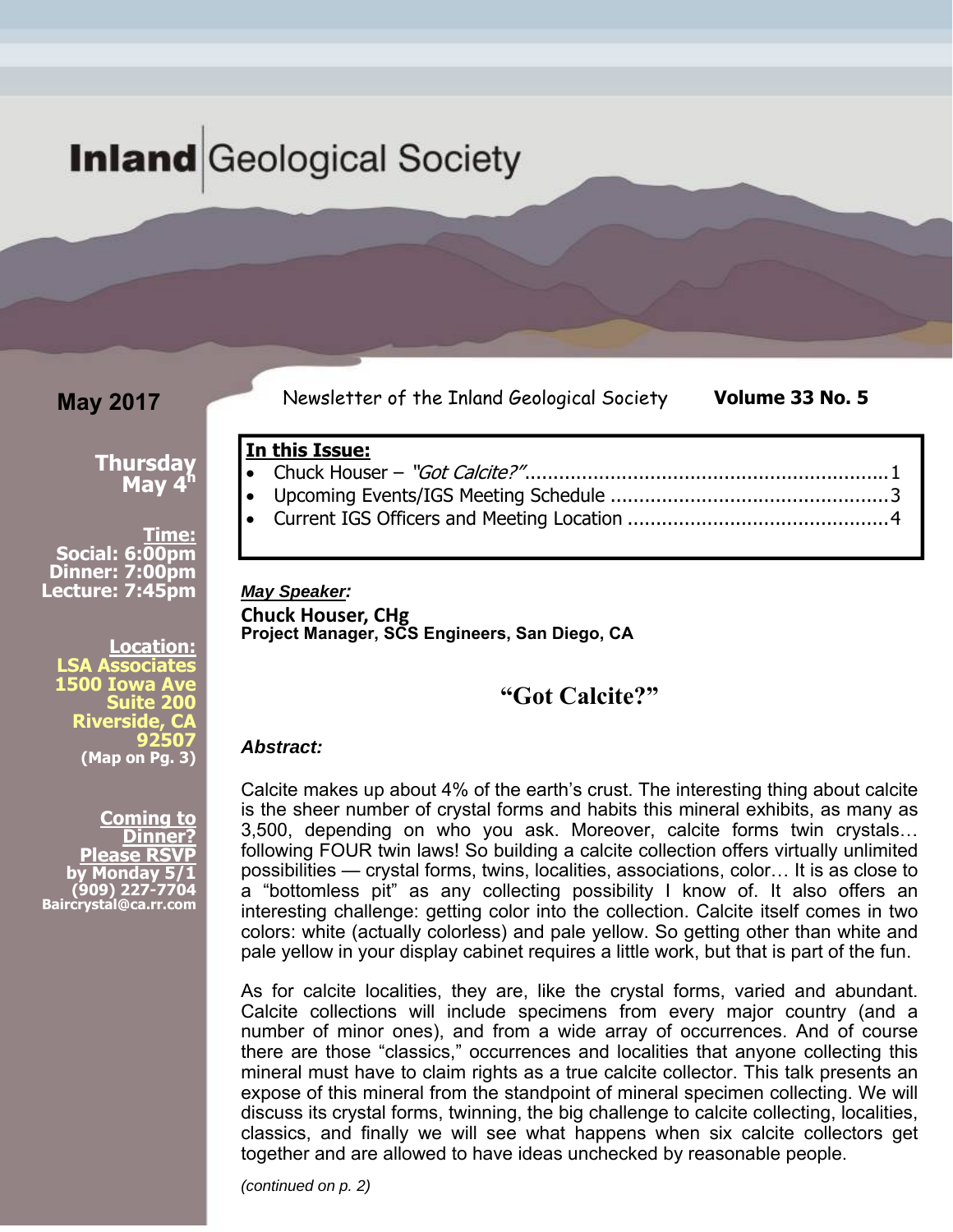### *Abstract:* (*continued from p. 1)*

By the way, as you recall from your mineralogy classes, calcite has a hardness of 3 on the Mohs hardness scale, so you might consider removing your wedding ring before you handle your fine specimens of this abundant and varied mineral.

## *Biography:*

In the early 80's, while a student at SDSU working toward a bachelor's degree in Geology, I took a mineralogy class with Dr. Richard Berry. Shortly after taking that class, while on a driving trip from Missouri to California, I encountered a mineral and rock shop somewhere in western Missouri. Perusing the fine mineral specimens in that shop, I realized that I recognized many of the species, and so I purchased many of them (thanks Dr. Berry!). At that mineral shop began the Houser Mineral Collection.

There can be a bit of an art to mineral collecting, and only the richest can afford to simply collect EVERYTHING that catches their eye. Most collectors specialize: a specific country, a mining district or even a specific mine, or a single mineral species. Due largely to the influence of a long time neighbor who collected calcite specimens, I began to specialize in calcite from worldwide localities, a specialization that I have continued over a roughly 35 year collecting history, and through several other specializations including San Diego County minerals and minerals from the Elizabeth R Mine in Pala. At one point I even sold most of the calcite collection in order to fund the purchase of one kunzite specimen from the Pala Chief Mine. However I kept the twins and some of the unusual and hard to find specimens, which became the basis for eventually re-building the calcite collection. Today that collection is around 250 pieces.

In my spare time, I am a hydrogeologist and project manager for SCS Engineers in San Diego. My full time job is being husband to Cindy (almost 31 years) and dad to Julianna (24) and Jennifer (20).

# *May Poster PresentaƟon:*

**Sadaf Kadir 2017 Riverside County Science and Engineering Fair Winner / Student** 

# **The Effect of Urban Runoff on the Water Quality and Salinity of Lake Elsinore**

### *Abstract:*

The purpose of the project was to see how runoff affects Lake Elsinore, a point of concern currently considering that Lake Elsinore is suffering from an algae bloom that releases toxins which make the lake water dangerous for human or pet contact. These kinds of algae blooms often happen because the concentration of different nutrients, particularly different variations of phosphorus and nitrogen, in all their forms, are much higher than are healthy. Even when algae blooms do not result because of this, the concentrations of these nutrients are high enough on their own to be harmful to life in the water.

### *Biography:*

Sadaf Kadir is a high school junior interested in science and using it to make the world a better place, which is why she chose to do a project on a problem close to her home: Lake Elsinore.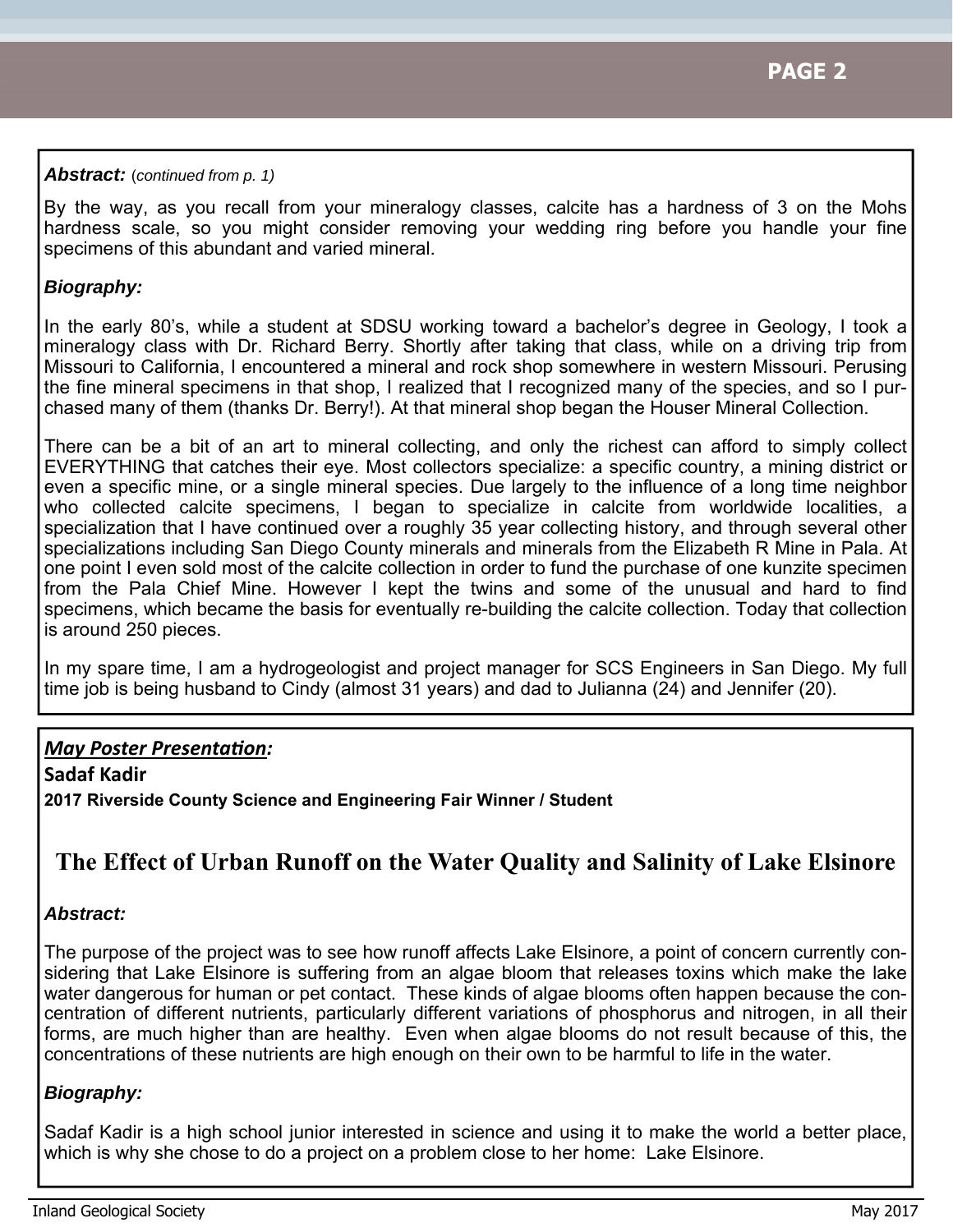# **Upcoming Meetings/Events**

## **South Coast Geological Society**



Monthly dinner meetings are typically the 1st Monday of the month at The Hilton Double-Tree Hotel, 7 Hutton Centre Drive, Santa Ana. For more info. visit their website at www.southcoastgeo.org.

# **San Diego Assoc. of Geologists Meeting**

The next SDAG meeting will be held on Wednesday, May 17th, location to be announced. John Wallace and Pat Shires will present "Sycamore-Ranchito Landslide - Santa Barbara."<br>For more info, visit their website at more info, visit their website at www.sandiegogeologists.org.

# **AEG—So. California Chapter Meeting**



On Tuesday, May 23rd at the next AEG-SoCal meeting, Scott Anderson, PhD, P.E., AEG/GSA Jahn's Lecturer, will present at Victorio's Restaurante in North Hollywood. For more info, visit www.aegsc.org.

# **Los Angeles Basin Geological Society**



Monthly lunch meetings are typically the 4th Thursday of the month from  $11:30$  am to  $1:00$  pm at the Willow Street Conference Center in Long Beach. On May 25th, Joann Stock, Cal Tech, will present "Lithosphere thinning<br>during continental breakup: continental breakup:

drilling at the South China Sea rifted margin (Joides Resolution IODP Expedition 367).*"* For more info, visit their website at www.labgs.org.

# **Rock & Gem Shows—Various locations**

Various rock and mineral shows will be held throughout So. California. To find one near you, visit www.rockngem.com, then select the Show Dates tab.

# **Student Scholarship and Grant Opportunities**

**Association for Women Geoscientists (AWG)** Scholarships and Awards: Various awards with deadlines between February and November http://awg.org/awards

# **Get Your IGS Coffee Mug!**

IGS will now be selling IGS coffee mugs at the monthly meetings. They will be on sale for \$10.